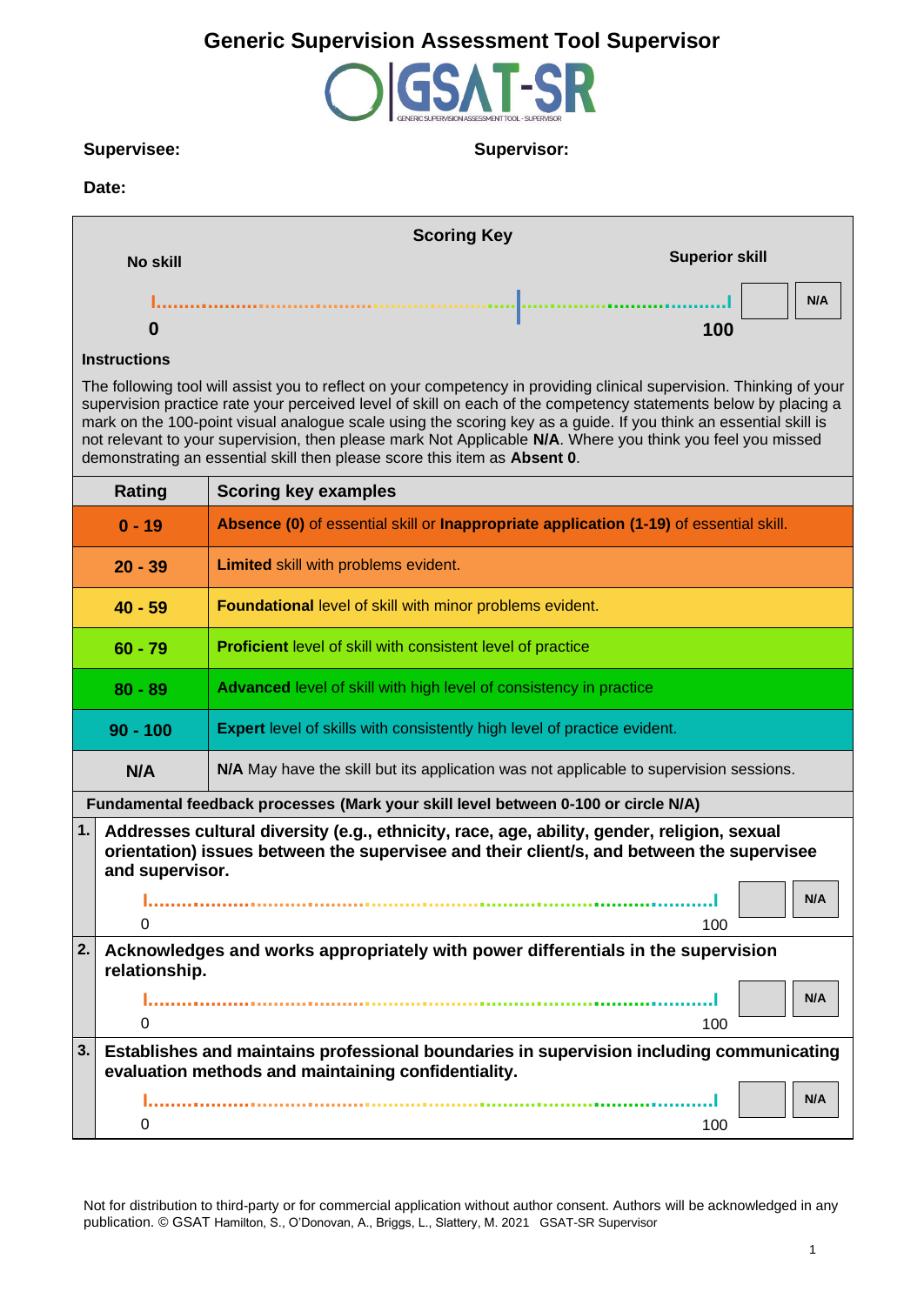

| $\mathbf{4}$ .   | Appropriately applies where relevant the multiple supervisory roles that make for an effective<br>supervisor (e.g., consulting, modelling, monitoring, supporting, exploring, and evaluating). |
|------------------|------------------------------------------------------------------------------------------------------------------------------------------------------------------------------------------------|
|                  | N/A                                                                                                                                                                                            |
|                  | 0<br>100                                                                                                                                                                                       |
| 5.               | Gives accurate, constructive and timely feedback.                                                                                                                                              |
|                  | N/A                                                                                                                                                                                            |
|                  | 0<br>100                                                                                                                                                                                       |
| 6.               | Works appropriately with the supervisee at their developmental level.                                                                                                                          |
|                  | N/A                                                                                                                                                                                            |
|                  | 0<br>100                                                                                                                                                                                       |
| $\overline{7}$ . | Encourages and is open to feedback from the supervisee.                                                                                                                                        |
|                  | N/A                                                                                                                                                                                            |
|                  | 0<br>100                                                                                                                                                                                       |
| 8.               | Explores and acknowledges the supervisees emotions and reactions.                                                                                                                              |
|                  | N/A                                                                                                                                                                                            |
|                  | 0<br>100                                                                                                                                                                                       |
| 9.               | Considers the organisational context within which the supervisee practices.                                                                                                                    |
|                  | N/A                                                                                                                                                                                            |
|                  | 0<br>100                                                                                                                                                                                       |
|                  | Goals and tasks (Mark your skill level between 0-100 or circle N/A)                                                                                                                            |
|                  | $\vert$ 10. Collaboratively negotiates and facilitates the goals of sessions.                                                                                                                  |
|                  | N/A                                                                                                                                                                                            |
|                  | 0<br>100                                                                                                                                                                                       |
|                  | $\vert$ 11. Ensures sessions remain focused on agreed goals and tasks.                                                                                                                         |
|                  | N/A                                                                                                                                                                                            |
|                  | 100<br>0                                                                                                                                                                                       |
|                  | 12. Initiates appropriate tasks to achieve the goals of the session.                                                                                                                           |
|                  | N/A                                                                                                                                                                                            |
|                  | 0<br>100                                                                                                                                                                                       |
|                  | Respect (Mark your skill level between 0-100 or circle N/A)                                                                                                                                    |
| 13.              | Demonstrates respect for the supervisee.                                                                                                                                                       |
|                  | N/A                                                                                                                                                                                            |
|                  | 100<br>O                                                                                                                                                                                       |
|                  | $\vert$ 14. As appropriate refer the supervisee to resources / other contacts or another supervisor to<br>assist them to reach their goals.                                                    |
|                  | N/A                                                                                                                                                                                            |
|                  | 0<br>100                                                                                                                                                                                       |
|                  | $\vert$ 15. Is available to the supervisee as agreed and is fully mindful in supervision.                                                                                                      |
|                  | N/A                                                                                                                                                                                            |
|                  | 0<br>100                                                                                                                                                                                       |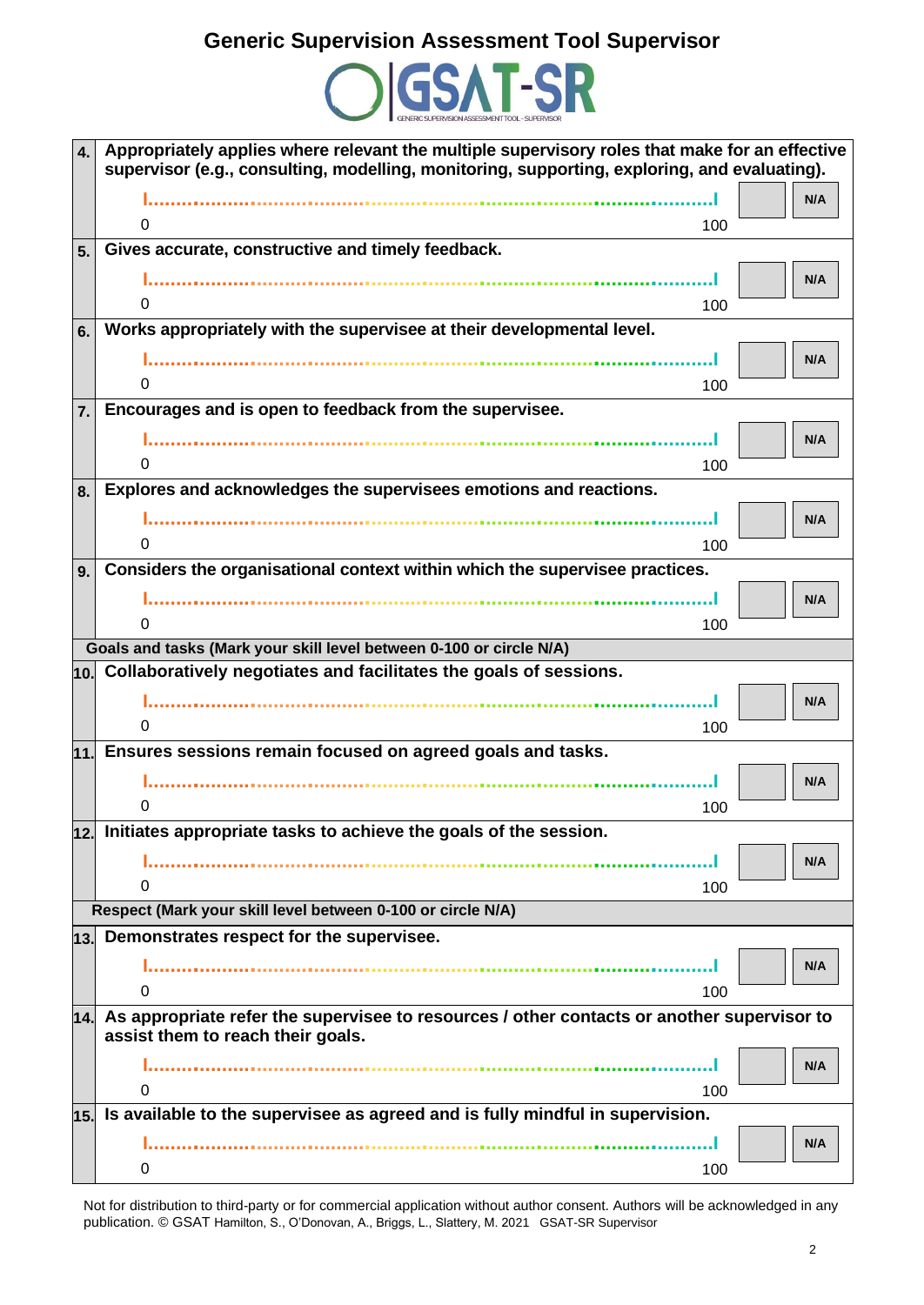

|     | 16. Always has the best interests of the supervisee's client/s in mind.<br>N/A                                                 |
|-----|--------------------------------------------------------------------------------------------------------------------------------|
|     | 100<br>0                                                                                                                       |
|     | Enabling supervisory practices (Mark your skill level between 0-100 or circle N/A)                                             |
| 17. | Develops a warm, supportive, and trusting bond with the supervisee.                                                            |
|     | N/A                                                                                                                            |
|     | 0<br>100                                                                                                                       |
|     | 18. Provides a safe space for supervisees that allows them to explore their work openly and                                    |
|     | honestly.                                                                                                                      |
|     | N/A                                                                                                                            |
|     | 0<br>100                                                                                                                       |
|     | 19. Addresses any ethical or legal considerations                                                                              |
|     | N/A                                                                                                                            |
|     | 100<br>0                                                                                                                       |
|     | 20. Encourages the supervisee to critically reflect on their practice, including their strengths<br>and areas for improvement. |
|     | N/A                                                                                                                            |
|     | 0<br>100                                                                                                                       |
| 21. | Guides the supervisee to link their reflections to client and or project outcomes.                                             |
|     | N/A                                                                                                                            |
|     | O<br>100                                                                                                                       |
|     | 22. Encourages reflection on process as well as content in client and professional interactions.                               |
|     | N/A                                                                                                                            |
|     | 0<br>100                                                                                                                       |
| 23. | Encourages the supervisee to consider different perspectives.                                                                  |
|     | N/A                                                                                                                            |
|     | 0<br>100                                                                                                                       |
|     | 24. Identifies and works with the supervisee on safety issues for the client/s as relevant.                                    |
|     | N/A                                                                                                                            |
|     | 0<br>100                                                                                                                       |
|     | 25. Encourages the supervisee to practice (e.g., using role-play) specific skills in supervision<br>(e.g., micro skills).      |
|     | N/A                                                                                                                            |
|     | 0<br>100                                                                                                                       |
|     | 26. Encourages the supervisee to use evidence-based interventions.                                                             |
|     | N/A                                                                                                                            |
|     | 100<br>0                                                                                                                       |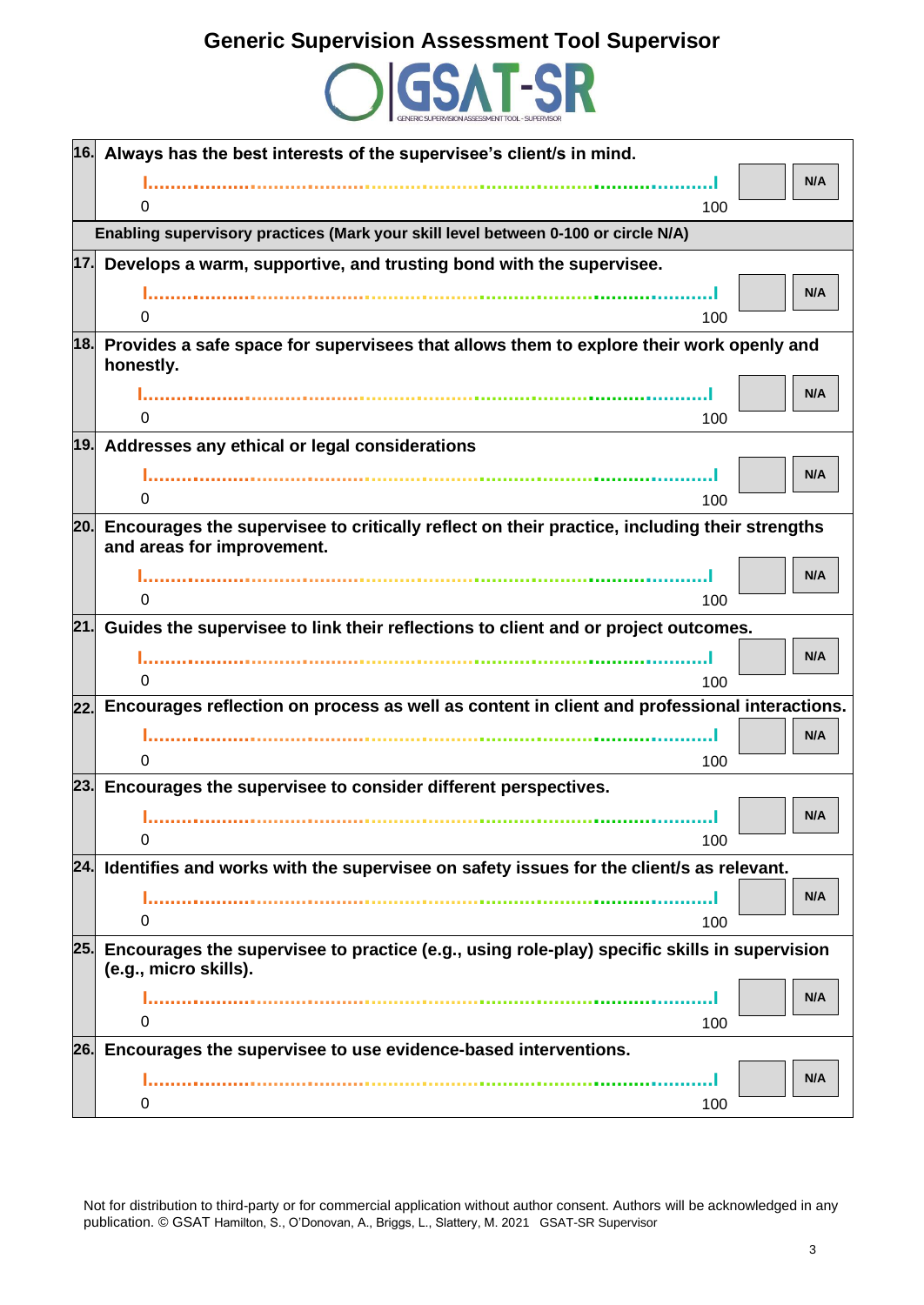

### **GSAT-SR Supervisor Scoring**

The first step is to calculate an overall GSAT score. This is done by adding up all items answered and dividing by the number of items answered (do not include N/A in total number answered).

The second step is to score the four subscales. For each subscale you will need to add up all items and then divide that by the number of items answered in that subscale (do not include N/A in total number answered).

Once you have calculated both your overall GSAT score and your subscale scores, check the competency summaries to see which competency levels your scores relate to. This will highlight your strengths and areas for development as a supervisor.

It is highly recommended that when using the GSAT-SR to reflect on your application of supervision competency skills you plan time to discuss your results and reflections with your supervisor. If in addition to completing the GSAT-SR as a self-reflection exercise you have also asked your supervisee to complete a GSAT-SE it is important to spend time considering the intent of using the tools, the impacts on the supervisory working relationship, and how discussions on results will be facilitated and feedback results implemented in practice moving forward. Please refer to the **GSAT User Manual** for more information.

**Note:** It is recommended that consideration is given to application of N/A with **no more than 4 N/A in subscale 1 and subscale 4 and no more than 1 N/A in subscale 2 and subscale 3.** If the number of N/A for each subscale exceeds recommendations, then the scores will be affected. Reflection on the use of N/A's in relation to specific competency items is suggested when considering results.

### **Total overall GSAT-SR competency score (items 1 – 26)**

| Sum of all GSAT<br>items answered: | Number of items<br>answered (exclude<br>$n/a$ ): |         | Total score - sum of all GSAT items answered divided by<br>number answered:<br>*Compare your total score to the indicator band that most<br>closely aligns to your score. Then read through the<br>corresponding competency summary below. |         |          |
|------------------------------------|--------------------------------------------------|---------|--------------------------------------------------------------------------------------------------------------------------------------------------------------------------------------------------------------------------------------------|---------|----------|
| $(0-19)$                           | $(20-39)$                                        | (40-59) | (60-79)                                                                                                                                                                                                                                    | (80-89) | (90-100) |

#### **Subscale 1. Fundamental feedback processes (items 1 - 9)**

| Sum of items<br>answered:                                                     | Number of items<br>answered (exclude<br>$n/a$ ): | Subscale score - sum of items answered divided by the<br>number of items answered: |  |  |
|-------------------------------------------------------------------------------|--------------------------------------------------|------------------------------------------------------------------------------------|--|--|
| Subscale 2. Goals and tasks (items 10 - 12)                                   |                                                  |                                                                                    |  |  |
| Number of items<br>Sum of items<br>answered (exclude<br>answered:<br>$n/a$ ): |                                                  | Subscale score - sum of items answered divided by the<br>number of items answered: |  |  |
| Subscale 3. Respect (items 13 - 16)                                           |                                                  |                                                                                    |  |  |